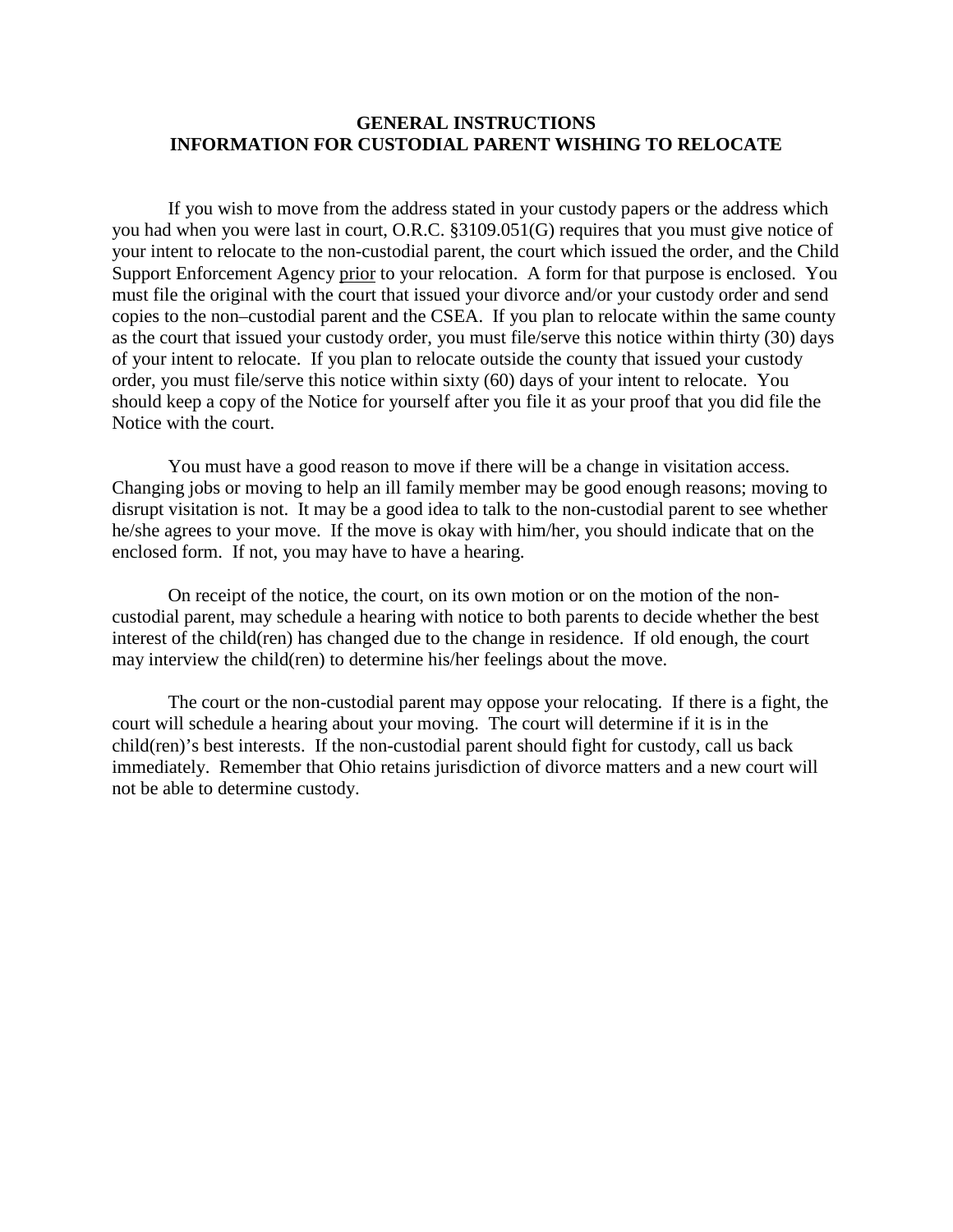## **IN THE COURT OF COMMON PLEAS COUNTY, OHIO**

| <b>Name</b>                                                                            |                                                                                                                       |
|----------------------------------------------------------------------------------------|-----------------------------------------------------------------------------------------------------------------------|
| <b>Address</b>                                                                         |                                                                                                                       |
| City, State, Zip                                                                       |                                                                                                                       |
| <b>Plaintiff</b>                                                                       | JUDGE                                                                                                                 |
| VS.                                                                                    |                                                                                                                       |
|                                                                                        | <b>NOTICE OF INTENT TO RELOCATE</b>                                                                                   |
| <b>Name</b>                                                                            |                                                                                                                       |
| <b>Address</b>                                                                         |                                                                                                                       |
| City, State, Zip                                                                       |                                                                                                                       |
| <b>Defendant</b>                                                                       |                                                                                                                       |
|                                                                                        | The Plaintiff/Defendant (circle one) in this case hereby gives notice of his/her intent to                            |
| relocate with the following child(ren) effective ______________________________(date). |                                                                                                                       |
|                                                                                        | Date of Birth                                                                                                         |
|                                                                                        |                                                                                                                       |
| Name                                                                                   | Date of Birth                                                                                                         |
|                                                                                        | The Plaintiff/Defendant's (circle one) current address is: ______________________                                     |
|                                                                                        | <u>en de la componentación de la componentación de la componentación de la componentación de la componentación de</u> |